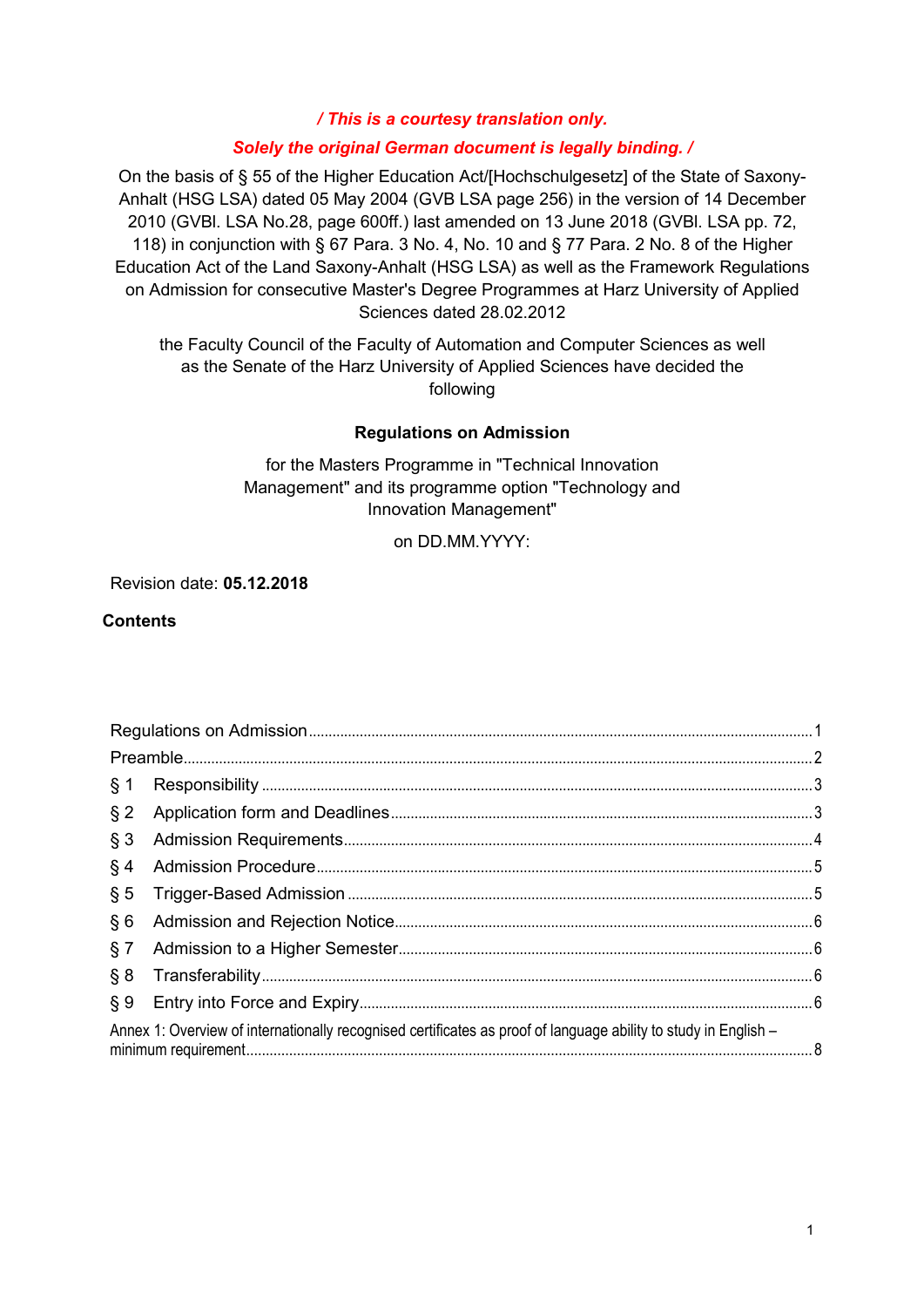#### <span id="page-1-0"></span>**Preamble**

The Regulations on Admission regulate access to the Master of Science programme "Technisches Innovations-management" and its international programme option "Technology and Innovation Management" in the Faculty of Automation and Computer Science of the Harz University of Applied Studies and Research. The degree programme leads to the academic degree Master of Engineering (M.Eng.) over the four or threesemester programme track.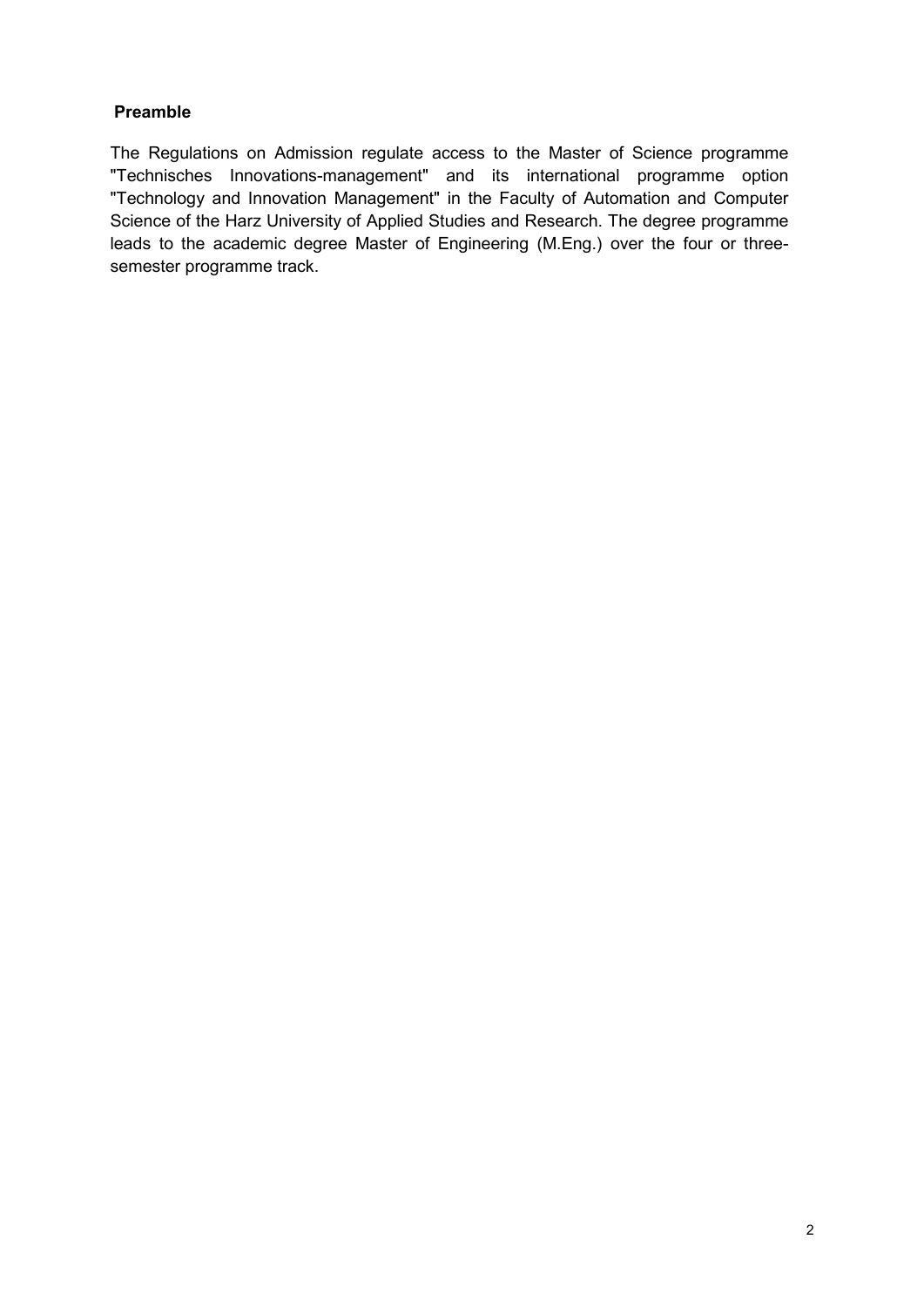# <span id="page-2-0"></span>**§ 1 Responsibility**

- (1) The decision on admission to study in the programme option chosen by the applicants, as well as the assignment to programme tracks, is the responsibility of the Admission Board. It participates in the recognition of examination and study achievements.
- (2) The Faculty Board appoints a joint Admission Board for the Master's programme "Technisches Innovationsmanagement" and its international programme option "Technology and Innovation Management".
- (3) The Admission Board includes the member of the professors' group commissioned by the faculty with the coordination of the programme, as chair of the commission, and two other professors of the master's programme. In lieu of one of these two professors, a member of the group of scientific staff and teachers for special tasks can be appointed. The Admission Board may include a student member of the Bachelor and Master study groups (Industrial Engineering, Business Informatics, Technical Innovation Management) in an advisory capacity.
- (4) The Admission Board has a quorum if at least two voting members are present, including at least one of the professors. The term of office of the members of the group of professors and of the group of scientific staff and teachers for special tasks is three years, while the term of office of the student member is one year. The terms of office are automatically extended if the Faculty Board does not appoint any new members at the end of the term of office.

# <span id="page-2-1"></span>**§ 2 Application form and Deadlines**

- (1) Admission to the " Technisches Innovationsmanagement " programme and its programme option "Technology and Innovation Management" takes place in the winter and summer semesters.
- (2) Applications for admission must be received in full by the admission board on the dates officially announced by the university. Applications not received in due time and applications with incomplete documentation at the end of the exclusion period are excluded from further proceedings.
- (3) Applications for the admission of applicants with degrees obtained abroad must first be submitted to the Work and Service Office for International Student Applications at uni-assist e.V, the working service point for international student applications provides processing and evaluation for international student applications, by the published deadlines.
- (4) Application forms from applicants with a German Certificate of Aptitude for Higher Education and university degrees issued at German higher education institutions must be submitted using the online form provided by the university. The application form must be completed online, printed and personally signed by the applicant. The following must be enclosed with it:
	- a. Proof of satisfaction of the admission requirements in accordance with § 3 Para. 1 in an officially certified copy or in certified German or English translation, if the original is not in English or German.
	- b. A statement signed by the applicant, declaring that so far the examination claim in the chosen study programme has not been lost. The decision on the comparability of study programmes is the responsibility of the Admission Board.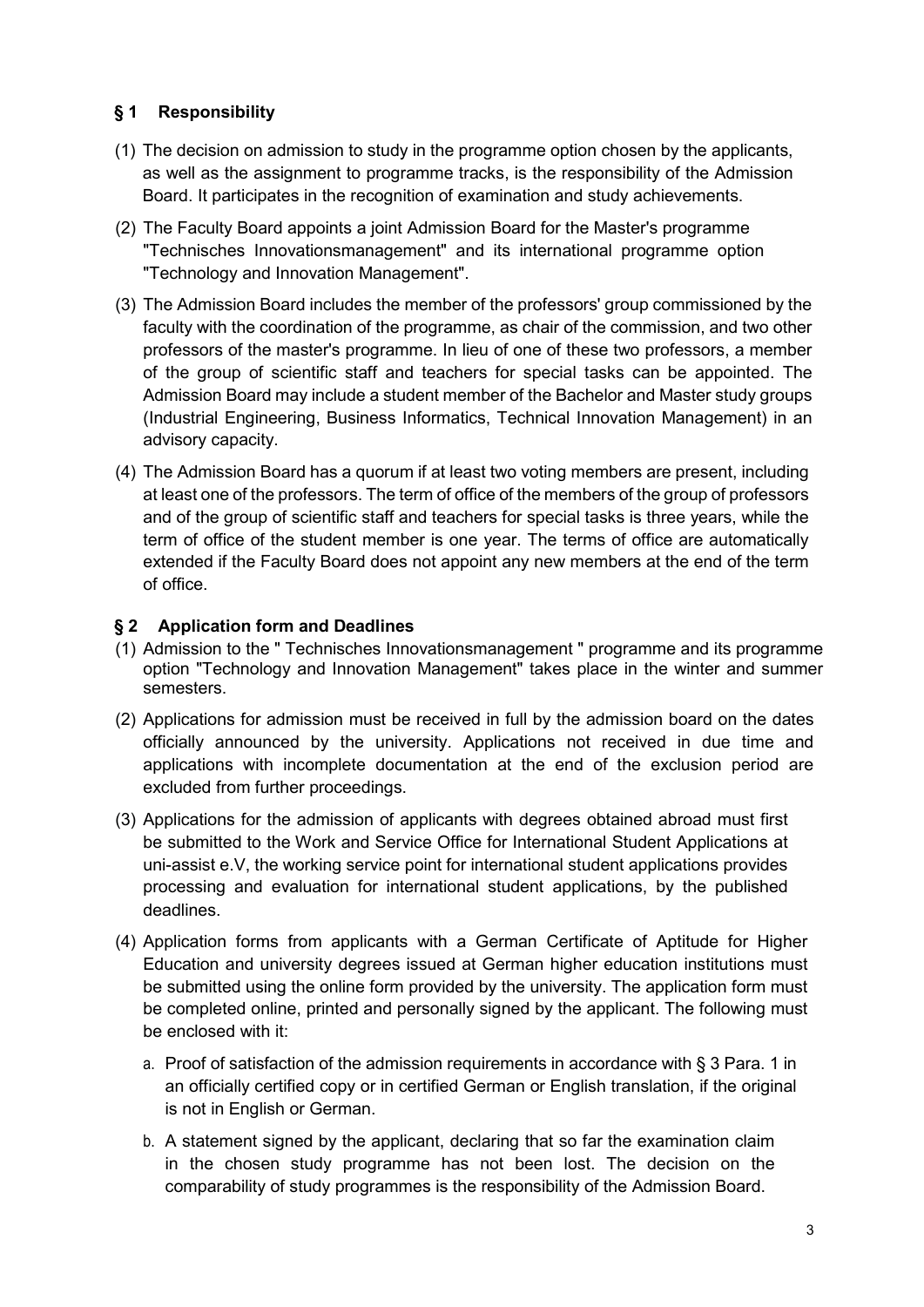- c. A tabular curriculum vitae in German or English with a meaningful description of their educational path.
- d. Formulation of a letter of motivation in German or English for the Master's degree programme: the application should describe what the particular interest in the degree programme is and where their own qualification for this degree programme is envisaged.
- e. Proof of language knowledge according to § 3 Para. 8.
- f. Additional evidence of examinations already passed from other Master's degree programmes and/or proven practical experience in the main areas mentioned in § 3 Para. 2, if these are available.
- (5) The application documents must be sent to the following address:

Harz University of Applied Sciences Admission and Registrar's Office Friedrichstraße 57-59 38855 Wernigerode

# <span id="page-3-0"></span>**§ 3 Admission Requirements**

- (1) The admission requirement for the Master's programme is a first academic degree usually a Bachelor's degree or a comparable degree according to the Higher Education Act/[Hochschulgesetz] of the State of Saxony-Anhalt (HSG LSA)
- (2) The successfully completed university study, which provides a professional qualification, should have a focus on Business Administration and Engineering, Business Informatics, Technical Business Administration or another engineering orientation. If the first professional qualification degree has no such focus, additional experience or other qualifications will be considered. The decision is made by the Admission Board.
- (3) The admission of applicants with at least 210 ECTS credit points from a previous degree course is generally carried out in a three-semester programme track: the standard period of study is three semesters.
	- a. The admission of applicants with less than 210 ECTS credit points from a previous degree programme is subject to a four-semester programme track: the standard period of study is four semesters. In a Learning Agreement, compulsory elective modules amounting to a maximum of 30 ECTS credit points are considered to be binding for the individual programme track.
	- b. The Admission Board thus makes it a requirement to successfully complete the compulsory electives offered under suitable Bachelor's programmes at the Harz University of Applied Sciences until the Master's thesis has been registered. The programme coordinator and the Board of Examiners of the faculty decide on the recognition of study achievements already completed in elective modules.
- (4) The previous university study must have been completed with an above-average result, i.e. usually with a grade "good" or better. Exceptions are permitted where there are other qualifications. The decision is made by the Admission Board.
- (5) Applicants must provide evidence of at least 10 weeks of professional experience in the specialist field of the chosen degree programme pursuant to § 3 Para. 2.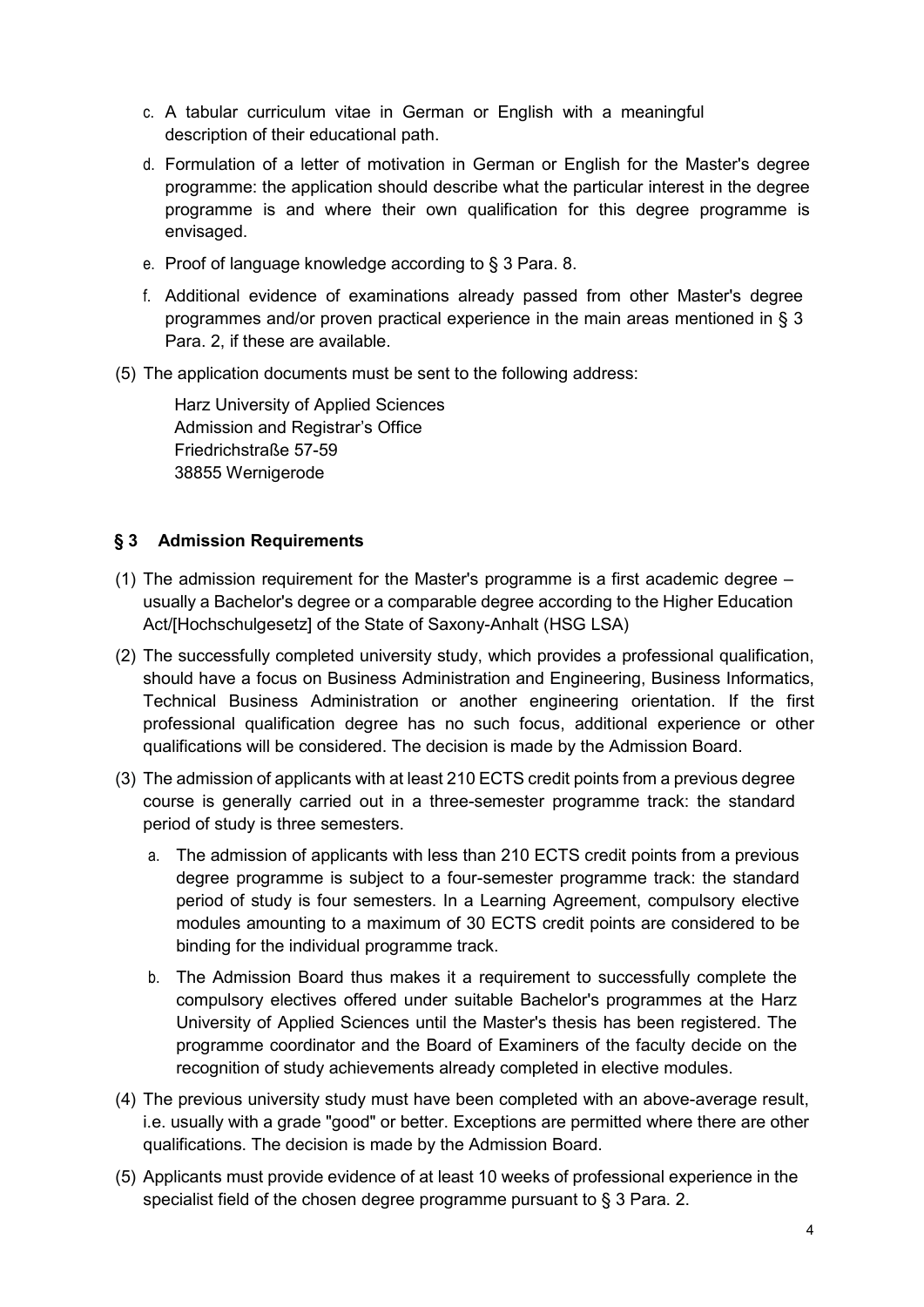- (6) For the German-speaking degree programme "Technisches Innovationsmanagements", sufficient knowledge of the German language must be demonstrated to the Admission Board if German is not the native language of the applicant. The requirements for the knowledge of German are those from the regulations on enrolment of the Harz University of Applied Sciences.
- (7) For the English-language programme option "Technology and Innovation Management", sufficient knowledge of the English language must be demonstrated to the Admission Board to least at level B2 of the Common European Framework of Reference for Languages with results in the upper point range. German language skills are recommended and are otherwise available for acquisition until the end of the course of study. One of the internationally recognised certificates mentioned in Annex 1 – or a higher grade one – must be submitted as proof of the language proficiency for study purposes in English. If it is clear from the results documents of the previous course of study that this was conducted in English, this diploma is also considered proof of ability to study in English.

# <span id="page-4-0"></span>**§ 4 Admission Procedure**

- (1) All applications are checked for completeness and compliance with deadlines. Incomplete or late applications no longer participate in the further selection process.
- (2) All applicants who meet the admission requirements under  $\S$  3 will be accepted, with a target of 40 students per academic year for the English-language programme option "Technology and Innovation Management". If the number of applications exceeds the number of participant places, the university carries out a selection procedure. For this purpose, the results of the Master's Degree Qualification (MZB) as well as the justified motivation of the applicants are used as criteria. 50% of the available university places are awarded to applicants with the best MZB results. The remaining 50% of available university places are awarded to applicants with an MZB ranking with the best justified motivation letters and their extracurricular commitment.
- (3) Admission is based on the application form to the degree programme "Technisches Innovationsmanagement" or in its programme option "Technology and Innovation Management". At the same time, candidates are assigned to the three-semester or four-semester programme track in accordance with § 3 Paras. 3 to 5, each of which is defined in a separate curriculum.
- (4) A record must be prepared by the Admission Board regarding the admission procedure and the selection decisions. The assignment of applicants according to § 3 Paras. 3 to 5 must also be indicated in the record.

#### <span id="page-4-1"></span>**§ 5 Trigger-Based Admission**

(1) Applicants according to § 2 (4) to the German degree programme "Technisches Innovationsmanagement", whose academic degree is not yet available at the end of the application period, may be granted a trigger-based admission, provided that for their current course of study successful completion is expected within four months of the beginning of the semester. Further details are laid down in the Framework Regulations on Admission for consecutive Master's programmes at the Harz University of Applied Sciences. If proof of the conclusion of the study is not provided in a timely manner, enrolment will be cancelled.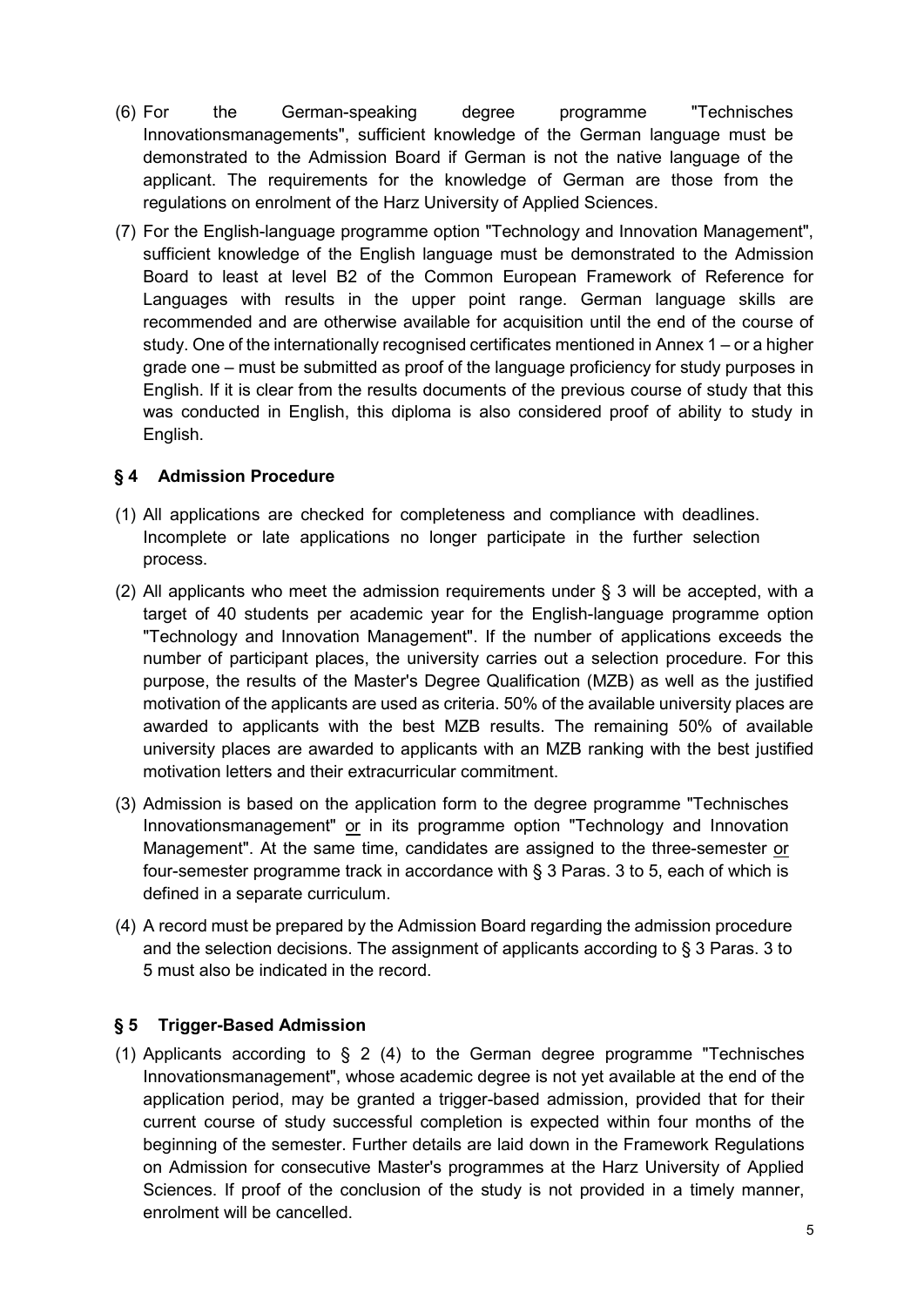(2) If an admission takes place according to  $\S$  3 (5) or the evidence of study cannot be clearly assessed or if in the previous university studies professional services, which are an essential prerequisite for the Master's programme, were not provided, admission may take place subject to conditions. The admission board sets conditions in the form of additional study credits and a timetable as part of a Learning Agreement. If the requirements are not met by the student, the admission can be revoked.

# <span id="page-5-0"></span>**§ 6 Admission and Rejection Notice**

- (1) Applicants selected according to § 4 will receive a written admission notice. Applicants selected according to § 5 will receive a written admission notice stating the trigger condition or with the notice of the requirements and their legal consequences.
- (2) The rectorate of the university determines a period within which the applicants admitted must declare in writing that they accept their university place. The letter of acceptance becomes invalid if the accredited candidate does not submit the declaration in the correct form and on time. This legal consequence must be pointed out in the admission notice. In justified exceptional cases, the acceptance period may be extended by the university.
- (3) Admitted applicants must enrol in accordance with the enrolment regulations of the Harz University of Applied Sciences. Otherwise, the admission notice will become ineffective and the university place will be re-awarded in the follow-up procedure. This legal consequence must be pointed out in the admission notice.
- (4) Applicants who are not accepted will receive a rejection letter with information on legal remedies.
- (5) In the case of non-admission, it is possible to apply again for the next application deadline.

# <span id="page-5-1"></span>**§ 7 Admission to a Higher Semester**

- (1) Applicants in the German-language degree programme "Technisches Innovationsmanagement" can be admitted to a higher semester on request, provided equivalent examination results from a related Master's degree programme from another German higher education institution are demonstrated. This assessment of equivalence and the crediting of academic achievements is made by the admission board on the basis of the examination and study regulations for the degree programme.
- (2) Admission to a higher semester may be subject to conditions set out in a Learning Agreement.

# <span id="page-5-2"></span>**§ 8 Transferability**

There is transferability between the German-language programme "Technisches Innovationsmanagement" and its English-language programme option "Technology and Innovation Management", where modules with the same content and competence goals are recognised without further equivalence examination.

#### <span id="page-5-3"></span>**§ 9 Entry into Force and Expiry**

These Regulations on Admission come into force after approval by the rector with their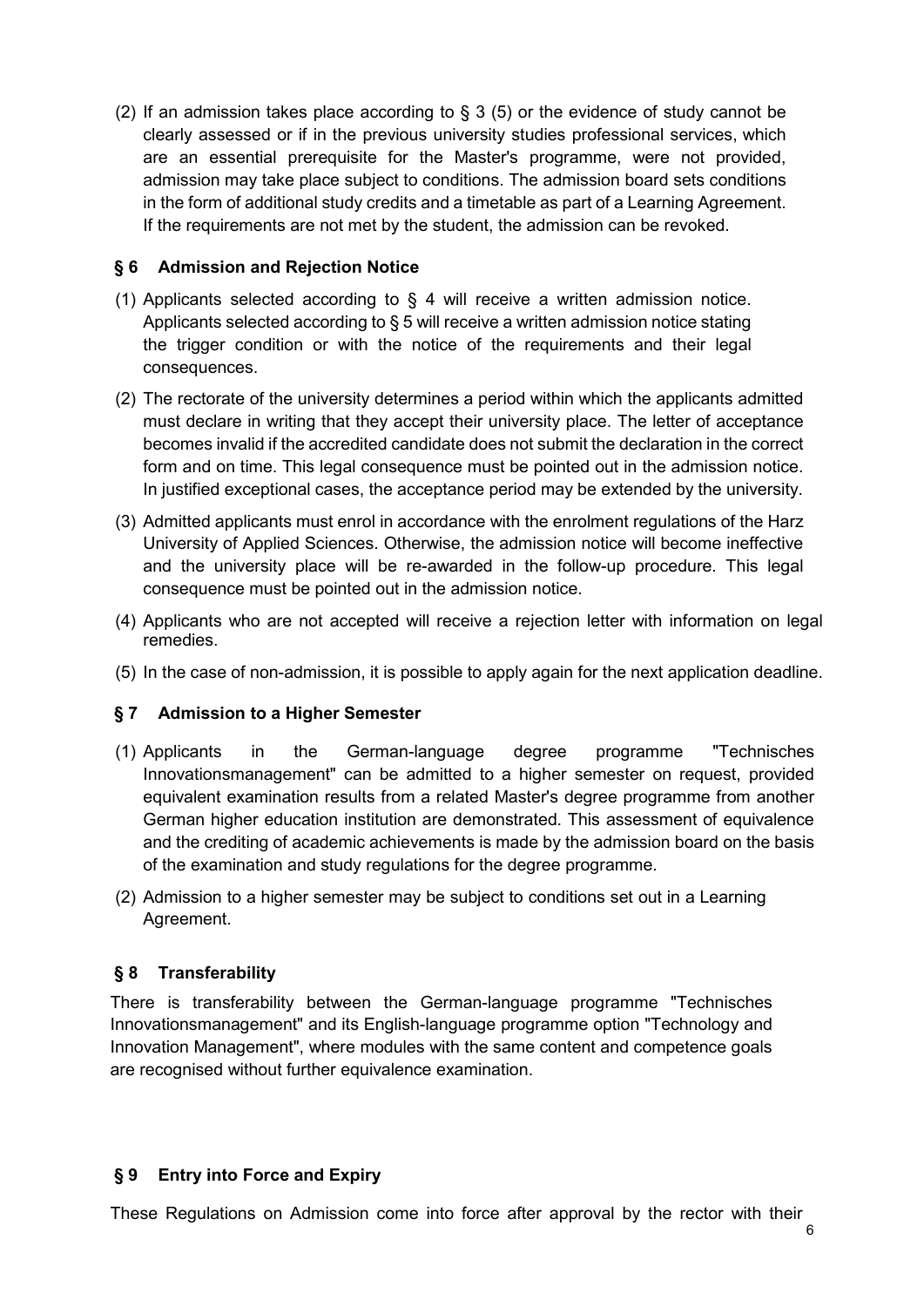publication in the Official Bulletin of the Harz University of Applied Sciences. At the same time, the Regulations on Admission for the Technical Innovation Management (TIM) programme dated 9.8.2016 and their amendments shall expire.

Issued on the basis of the decision of the Faculty Board of the Faculty of Automation and Computer Science dated 28.11.2018 and the Academic Senate of the Harz University of Applied Sciences dated DD.MM.YYYY.

Wernigerode, DD.MM.YYYY Prof. Dr. Folker Roland President of the Harz University of Applied Sciences Wernigerode